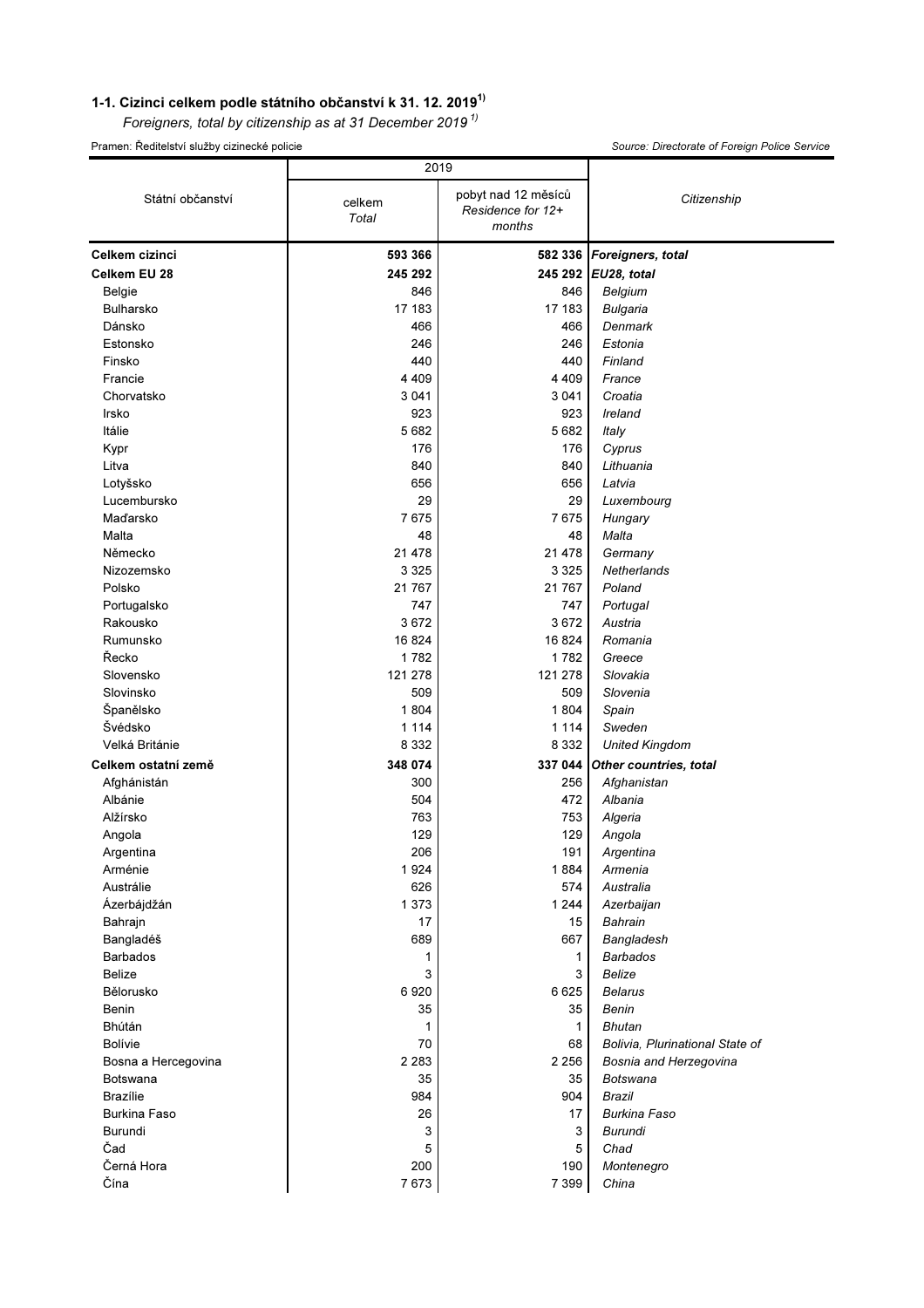## 1-1. Cizinci celkem podle státního občanství k 31. 12. 2019<sup>1)</sup>

Foreigners, total by citizenship as at 31 December 2019 $^{1}$ 

Pramen: Ředitelství služby cizinecké policie

|  | Source: Directorate of Foreign Police Service |  |  |  |
|--|-----------------------------------------------|--|--|--|
|--|-----------------------------------------------|--|--|--|

|                                           | 2019                   |                                                    |                                                |  |
|-------------------------------------------|------------------------|----------------------------------------------------|------------------------------------------------|--|
| Státní občanství                          | celkem<br><b>Total</b> | pobyt nad 12 měsíců<br>Residence for 12+<br>months | Citizenship                                    |  |
| Dominika                                  | 3                      | 3                                                  | Dominica                                       |  |
| Dominikánská republika                    | 66                     | 58                                                 | Dominican Republic                             |  |
| Džibutsko                                 | $\overline{2}$         | 1                                                  | Djibouti                                       |  |
| Egypt                                     | 1 141                  | 1077                                               | Egypt                                          |  |
| Ekvádor                                   | 96                     | 88                                                 | Ecuador                                        |  |
| Eritrea                                   | 5                      | 5                                                  | Eritrea                                        |  |
| Etiopie                                   | 140                    | 132                                                | Ethiopia                                       |  |
| Fidži                                     | 6                      | 6                                                  | Fiji                                           |  |
| Filipíny                                  | 2 2 5 0                | 2 2 2 1                                            | Philippines                                    |  |
| Gabon                                     | 10                     | 10                                                 | Gabon                                          |  |
| Gambie                                    | 10                     | 10                                                 | Gambia                                         |  |
| Ghana                                     | 453                    | 428                                                | Ghana                                          |  |
| Grenada                                   | $\overline{7}$         | $\overline{7}$                                     | Grenada                                        |  |
| Gruzie                                    | 1661                   | 1588                                               | Georgia                                        |  |
| Guatemala                                 | 32                     | 32                                                 | Guatemala                                      |  |
| Guinea                                    | 75                     | 74                                                 | Guinea                                         |  |
| Guinea-Bissau                             | 18                     | 18                                                 | Guinea-Bissau                                  |  |
| Guyana                                    | 3                      | 3                                                  | Guyana                                         |  |
| Haiti                                     | 8                      | 8                                                  | Haiti                                          |  |
| Honduras                                  | 37                     | 33                                                 | Honduras                                       |  |
| Hongkong                                  | 33                     | 20                                                 | Hong Kong                                      |  |
| Chile                                     | 194                    | 157                                                | Chile                                          |  |
| Indie                                     | 4 9 2 3                | 4 4 7 4                                            | India                                          |  |
| Indonésie                                 | 397                    | 381                                                | Indonesia                                      |  |
| Irák                                      | 352                    | 335                                                | Iraq                                           |  |
| Írán                                      | 747                    | 626                                                | Iran (Islamic Republic of)                     |  |
| Island                                    | 46                     | 46                                                 | Iceland                                        |  |
| Izrael                                    | 1 1 6 9                | 1 1 0 3                                            | <b>Israel</b>                                  |  |
| Jamajka                                   | 13                     | 13                                                 | Jamaica                                        |  |
| Japonsko                                  | 1784                   | 1 509                                              | Japan                                          |  |
| Jemen                                     | 193                    | 172                                                | Yemen                                          |  |
| Jižní Afrika                              | 396                    | 370                                                | South Africa                                   |  |
| Jižní Súdán                               | 2                      | $\overline{2}$                                     | South Sudan                                    |  |
| Jordánsko                                 | 292                    | 255                                                | Jordan                                         |  |
| Kambodža                                  | 61                     | 60                                                 | Cambodia                                       |  |
| Kamerun                                   | 117                    | 113                                                | Cameroon                                       |  |
| Kanada                                    | 997                    | 887                                                | Canada                                         |  |
|                                           | 24                     | 18                                                 | Cape Verde                                     |  |
| Kapverdy<br>Kazachstán                    | 5 9 4 0                | 5 1 6 1                                            | Kazakhstan                                     |  |
|                                           |                        |                                                    |                                                |  |
| Keňa                                      | 91                     | 85                                                 | Kenya                                          |  |
| Kolumbie                                  | 395                    | 362                                                | Colombia                                       |  |
| Konžská demokratická                      |                        |                                                    | Congo (the Democratic                          |  |
| republika                                 | 73                     | 72                                                 | Republic of the)                               |  |
| Konžská republika                         | 43                     | 43                                                 | Congo                                          |  |
| Korejská lidově demokratická<br>republika | 1                      | 1                                                  | Korea (the Democratic<br>People's Republic of) |  |
| Korejská republika                        | 2 4 7 5                | 1981                                               | Korea (the Republic of)                        |  |
| Kosovo                                    | 1 3 3 4                | 1 307                                              | Kosovo                                         |  |
| Kostarika                                 | 137                    | 135                                                | Costa Rica                                     |  |
| Kuba                                      | 406                    | 403                                                | Cuba                                           |  |
| Kuvajt                                    | 23                     | 22                                                 | Kuwait                                         |  |
| Kyrgyzstán                                | 1 1 7 4                | 1 0 6 0                                            | Kyrgyzstan                                     |  |
| Laos                                      | 29                     | 29                                                 | Lao People's Democratic Republic               |  |
| Lesotho                                   | 1                      | 1                                                  | Lesotho                                        |  |
|                                           |                        |                                                    |                                                |  |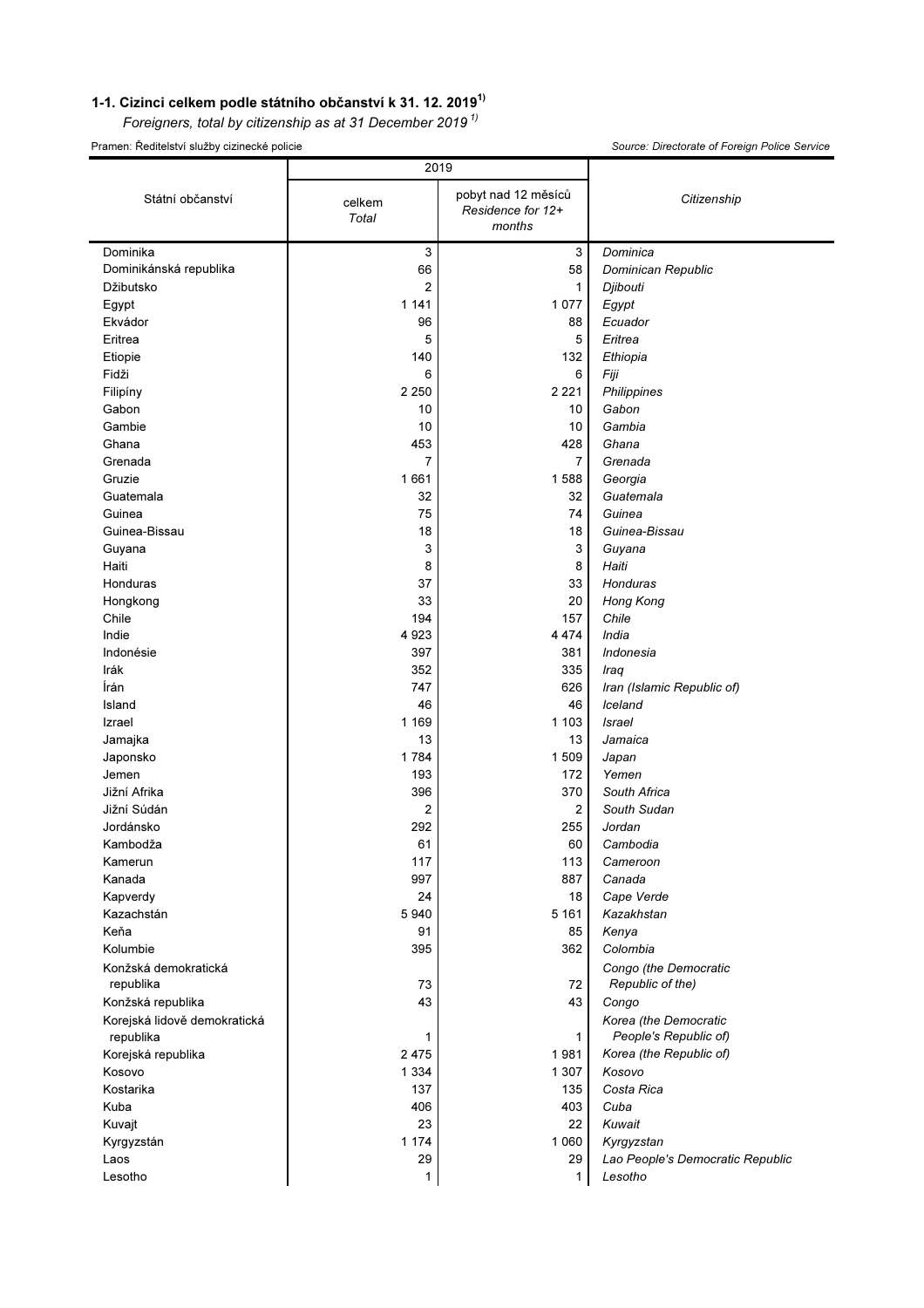## 1-1. Cizinci celkem podle státního občanství k 31. 12. 2019<sup>1)</sup>

Foreigners, total by citizenship as at 31 December 2019 $^{1}$ 

Pramen: Ředitelství služby cizinecké policie Source: Directorate of Foreign Police Service

|                         | 2019                   |                                                    |                                 |  |
|-------------------------|------------------------|----------------------------------------------------|---------------------------------|--|
| Státní občanství        | celkem<br><b>Total</b> | pobyt nad 12 měsíců<br>Residence for 12+<br>months | Citizenship                     |  |
| Libanon                 | 334                    | 318                                                | Lebanon                         |  |
| Libérie                 | 5                      | 5                                                  | Liberia                         |  |
| Libye                   | 222                    | 208                                                | Libya                           |  |
| Lichtenštejnsko         | 2                      | 2                                                  | Liechtenstein                   |  |
| Macao                   | $\overline{2}$         | 1                                                  | Macao                           |  |
| Madagaskar              | 21                     | 21                                                 | Madagascar                      |  |
| Malajsie                | 158                    | 137                                                | Malaysia                        |  |
| Malawi                  | 2                      | 2                                                  | Malawi                          |  |
| Maledivy                | 20                     | 4                                                  | <b>Maldives</b>                 |  |
| Mali                    | 29                     | 29                                                 | Mali                            |  |
| Maroko                  | 386                    | 368                                                | Morocco                         |  |
| <b>Mauricius</b>        | 48                     | 46                                                 | <b>Mauritius</b>                |  |
| Mauritánie              | 3                      | 3                                                  | Mauritania                      |  |
| Mexiko                  | 772                    | 659                                                | Mexico                          |  |
| Moldavsko               | 5880                   | 5831                                               | Moldova (the Republic of)       |  |
| Mongolsko               | 9844                   | 9596                                               | Mongolia                        |  |
| Mosambik                | 9                      | 8                                                  | Mozambique                      |  |
| Myanmar                 | 27                     | 26                                                 | Myanmar                         |  |
| Namibie                 | 34                     | 28                                                 | Namibia                         |  |
| Nauru                   | 1                      | 1                                                  | Nauru                           |  |
| Nepál                   | 1 1 5 9                | 1 1 4 4                                            | Nepal                           |  |
| Niger                   | 2                      | 2                                                  | Niger                           |  |
|                         | 732                    | 712                                                |                                 |  |
| Nigérie                 | 20                     |                                                    | Nigeria                         |  |
| Nikaragua               | 305                    | 16<br>305                                          | Nicaragua                       |  |
| Norsko                  |                        |                                                    | Norway                          |  |
| Nový Zéland             | 188                    | 179                                                | New Zealand                     |  |
| Omán                    | 32                     | 9                                                  | Oman                            |  |
| Pákistán                | 632                    | 602                                                | Pakistan                        |  |
| Palestina               | 176                    | 167                                                | Palestine, State of             |  |
| Panama                  | 38                     | 34                                                 | Panama                          |  |
| Papua Nová Guinea       | 11                     | 10                                                 | Papua New Guinea                |  |
| Paraguay                | 16                     | 16                                                 | Paraguay                        |  |
| Peru                    | 241                    | 232                                                | Peru                            |  |
| Pobřeží slonoviny       | 78                     | 75                                                 | Côte d'Ivoire                   |  |
| Rusko                   | 38 010                 | 35 7 35                                            | <b>Russian Federation</b>       |  |
| Rwanda                  | 24                     | 23                                                 | Rwanda                          |  |
| Salvador                | 38                     | 35                                                 | El Salvador                     |  |
| San Marino              | 1                      | 1                                                  | San Marino                      |  |
| Saúdská Arábie          | 115                    | 103                                                | Saudi Arabia                    |  |
| Senegal                 | 66                     | 66                                                 | Senegal                         |  |
| Severní Makedonie       | 2 3 4 2                | 2 3 0 7                                            | North Macedonia                 |  |
| Seychely                | 11                     | 10                                                 | Seychelles                      |  |
| Sierra Leone            | 14                     | 14                                                 | Sierra Leone                    |  |
| Singapur                | 101                    | 85                                                 | Singapore                       |  |
| Somálsko                | 3                      | 3                                                  | Somalia                         |  |
| Spojené arabské emiráty | 5                      | 3                                                  | <b>United Arab Emirates</b>     |  |
| Spojené státy           | 7 2 4 5                | 6439                                               | <b>United States of America</b> |  |
| Srbsko                  | 5 5 9 3                | 5 4 6 0                                            | Serbia                          |  |
|                         |                        |                                                    | Serbia and Montenegro           |  |
| Srbsko a Černá Hora     | 110                    | 110                                                | (Yugoslavia)                    |  |
| Súdán                   | 57                     | 54                                                 | Sudan                           |  |
| Surinam                 | 12                     | 11                                                 | Suriname                        |  |
| Svatá Lucie             | 2                      | 2                                                  | Saint Lucia                     |  |
| Svatý Kryštof a Nevis   | 1                      | 1                                                  | <b>Saint Kitts and Nevis</b>    |  |